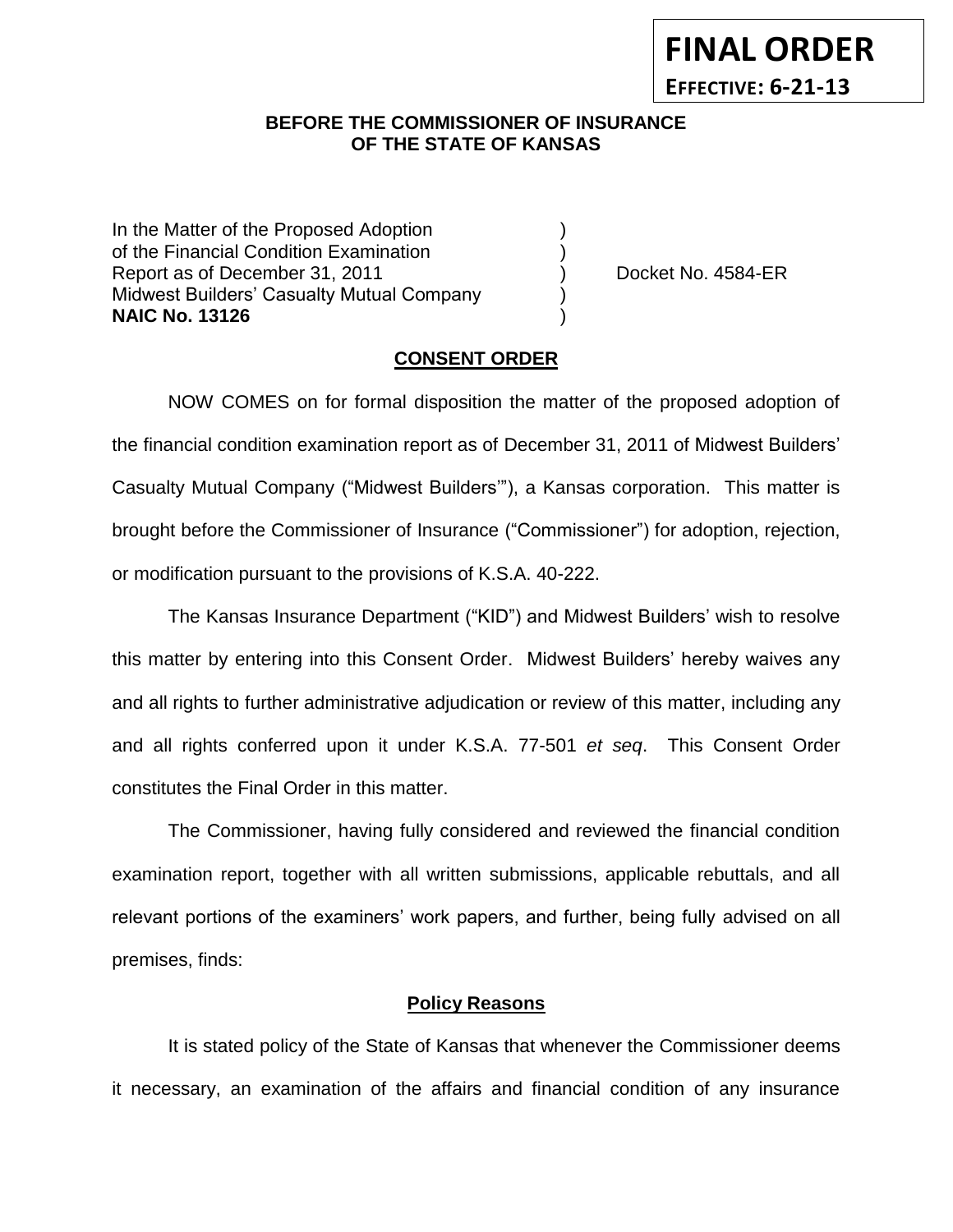company in the process of organization, applying for admission, or doing business in this State can be undertaken. In all cases, such an examination must occur once every five (5) years. Through the examination process, the insurance consuming public will be well served and protected.

#### **Findings of Fact**

1. The Commissioner has jurisdiction over this matter pursuant to K.S.A. 40- 222.

2. An examination of Midwest Builders' was undertaken by the KID and was completed on May 7, 2013.

3. The examiner-in-charge tendered and filed with the KID a verified written report of the examination within thirty (30) days following completion of the examination, to wit; May 7, 2013.

4. Following receipt of the verified report, the KID transmitted the report to Midwest Builders' on May 29, 2013, with a duly executed notice advising the company of its opportunity to prepare and submit to the KID a written submission or rebuttal with respect to any and all matters contained in the report. Midwest Builders' was further advised that any written submission or rebuttal needed to be filed with the KID no later than thirty (30) days after receipt of the verified report.

5. Midwest Builders' filed a written acceptance (via e-mail) of the verified report on June 4, 2013.

6. Based upon the written submission tendered by Midwest Builders', the company took no exceptions to matters contained in the verified report.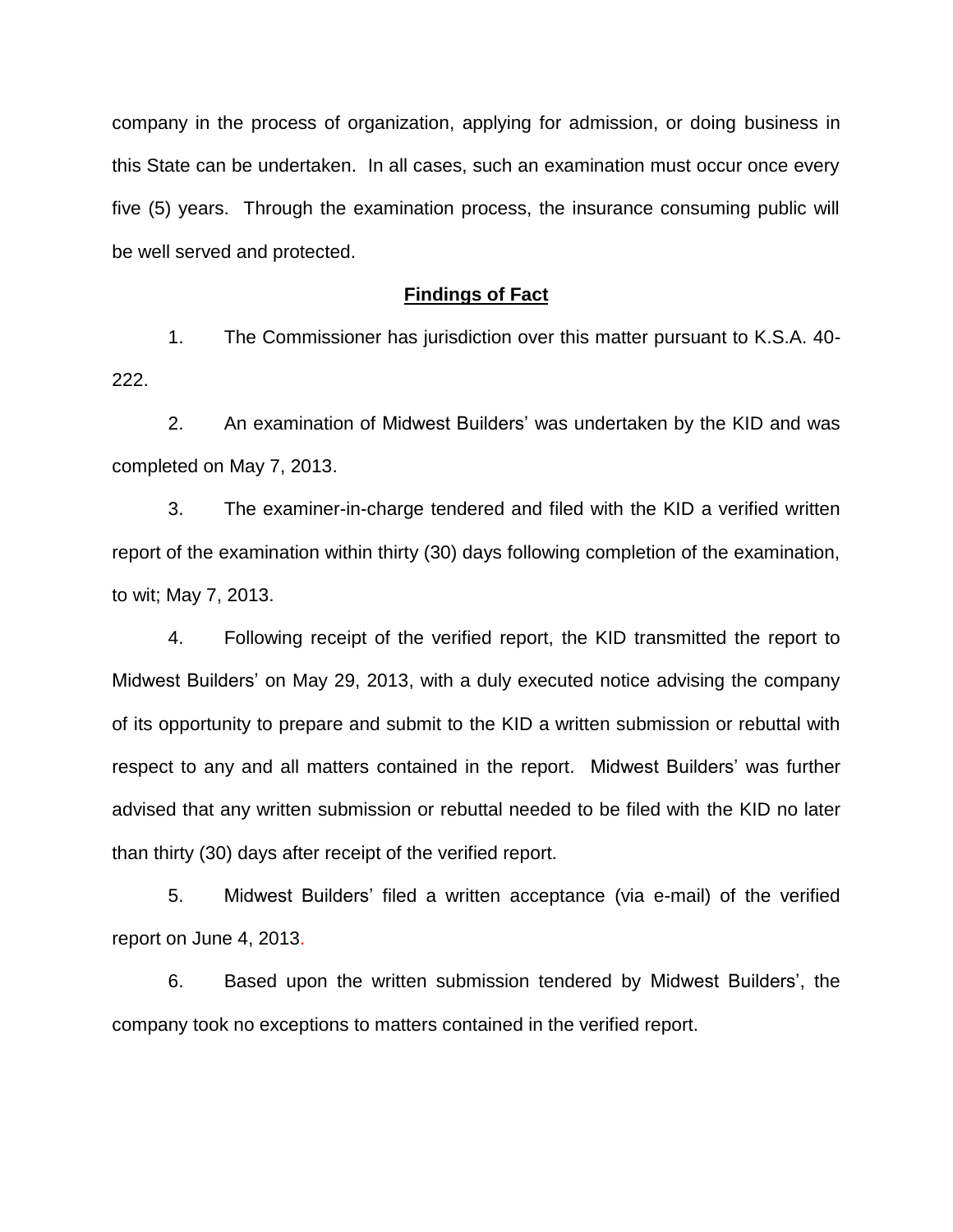7. Within thirty (30) days of the end of the time period allowed for written submission or rebuttal, the Commissioner fully reviewed the report, together with all written submissions and rebuttals provided by Midwest Builders'. The Commissioner further reviewed all relevant workpapers.

8. No other written submissions or rebuttals were submitted by Midwest Builders'.

## **Conclusion of Law**

9. K.S.A. 40-222(k)(2) provides:

Within 30 days of the end of the period allowed for the receipt of written submissions or rebuttals, the commissioner shall fully consider and review the report, together with any written submissions or rebuttals and any relevant portions of the examiners workpapers and enter an order:

- (A) Adopting the examination report as filed or with modification or corrections. If the examination report reveals that the company is operating in violation of any law, regulation or prior order of the commissioner, the commissioner may order the company to take any action the commissioner considers necessary and appropriate to cure such violations; or
- (B) rejecting the examination report with directions to the examiners to reopen the examination for purposes of obtaining additional data, documentation or information, and refiling pursuant to subsection (k); or
- (C) call and conduct a fact-finding hearing in accordance with K.S.A. 40-281 and amendments thereto for purposes of obtaining additional documentation, data, information and testimony.

10. Based upon the stated Policy Reasons and the Findings of Fact enumerated in paragraphs #1 through #8 above, the financial condition examination report as of December 31, 2011 of Midwest Builders' should be adopted.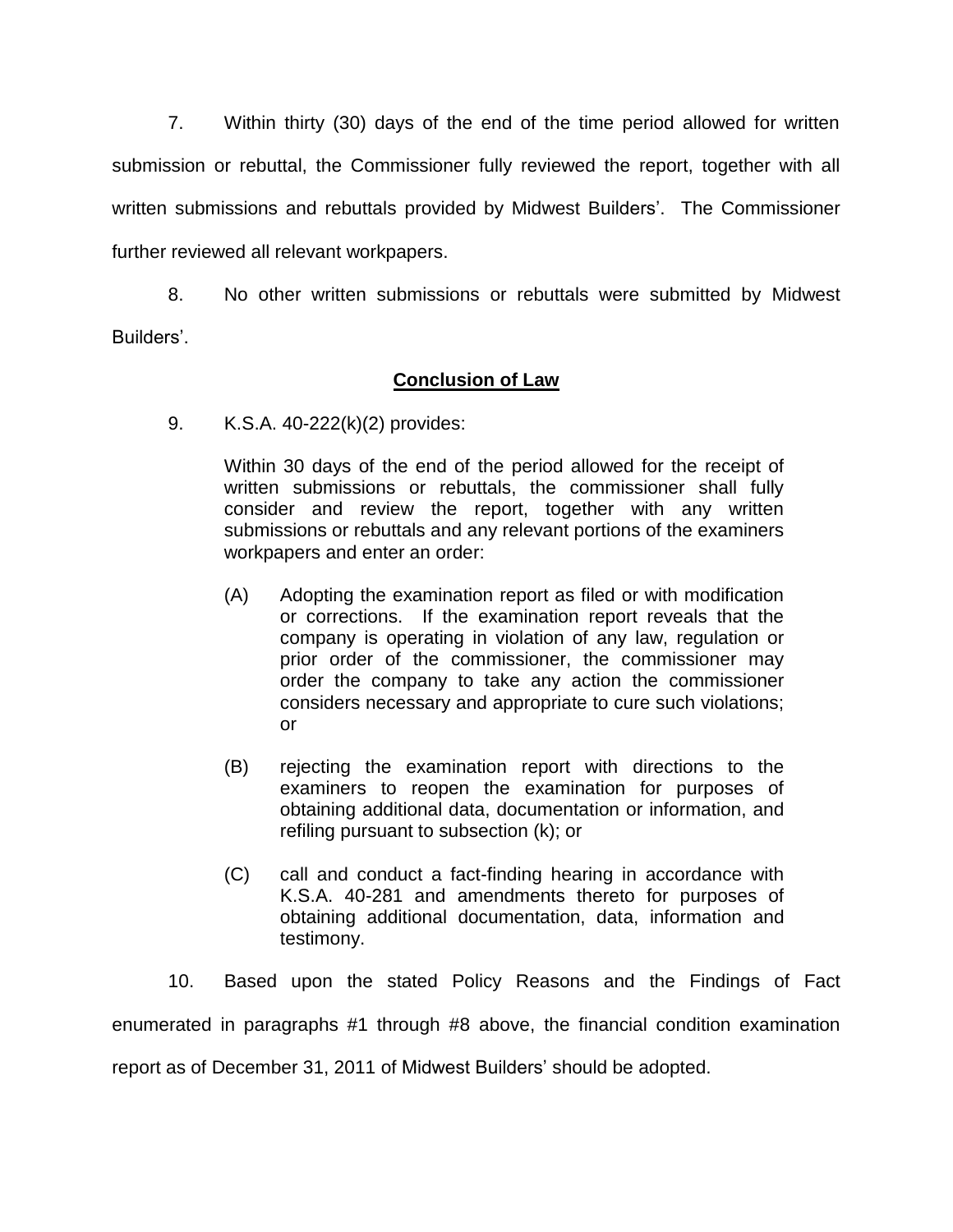# **THEREFORE, BY AGREEMENT OF THE PARTIES, THE COMMISSIONER OF INSURANCE ORDERS THAT:**

1. The financial condition examination report as of December 31, 2011 of Midwest Builders' Casualty Mutual Company is hereby adopted.

2. The Commissioner of Insurance retains jurisdiction over this matter to issue any and all further Orders deemed appropriate or to take such further action necessary to dispose of this matter.

**IT IS SO ORDERED THIS \_\_21st\_\_ DAY OF \_\_\_JUNE\_\_\_, 2013 IN THE CITY OF TOPEKA, COUNTY OF SHAWNEE, STATE OF KANSAS.**



/s/ Sandy Praeger Sandy Praeger Commissioner of Insurance

BY:

/s/ John Wine John Wine General Counsel

## **Midwest Builders' Casualty Mutual Company**

BY:

\_/s/ John Crowley, Jr.\_\_\_\_\_\_\_\_\_\_\_\_\_\_ John Crowley, Jr. President